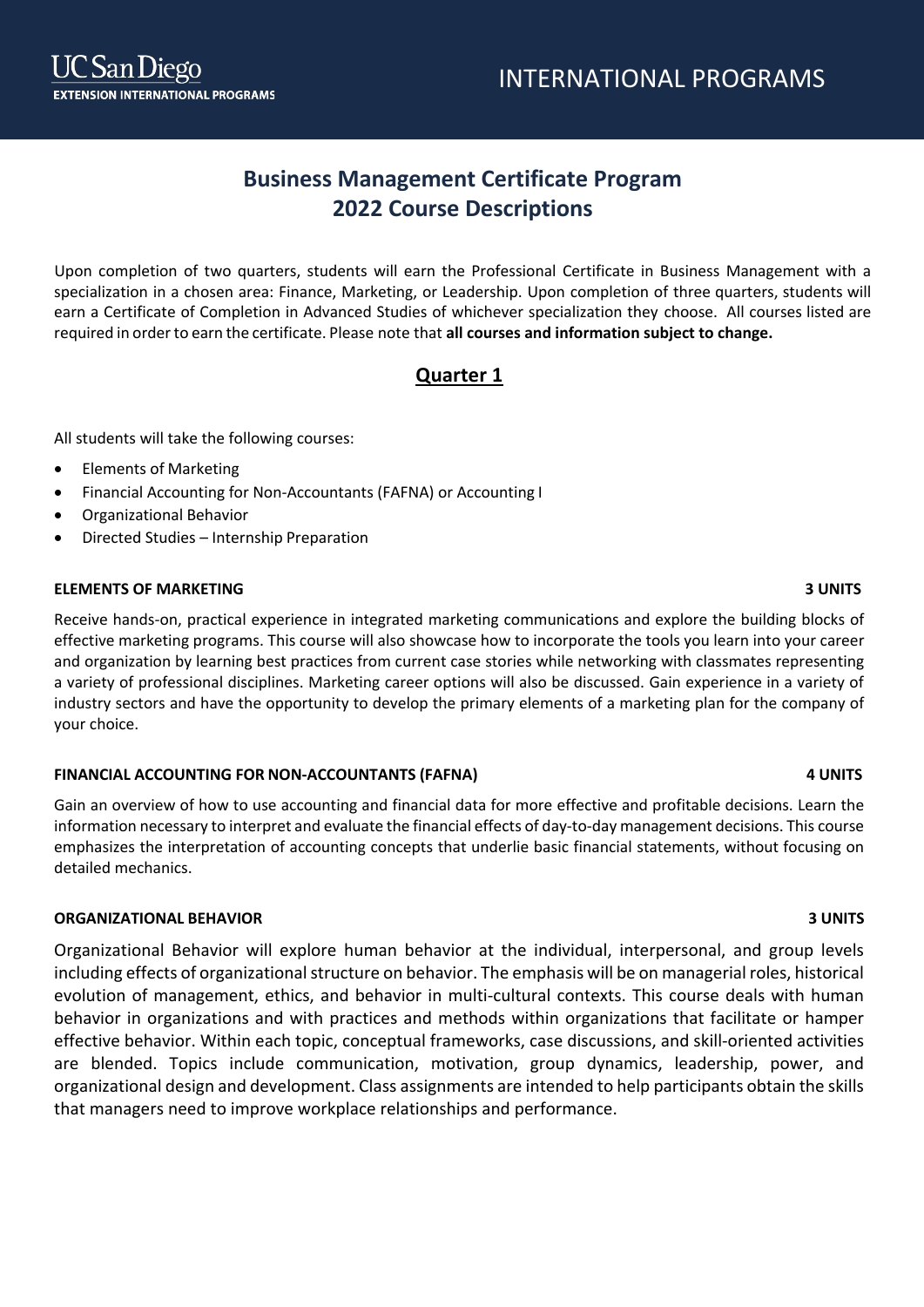## **DIRECTED STUDIES – INTERNSHIP PREPARATION 2 UNITS**

This class will prepare students to land a dynamic and meaningful internship within the San Diego business community. Discussion will include the exploration of the current business climate, as well as research techniques that will help identify the best opportunities. Students will produce flawless resumes adapted for the U.S. workplace, practice interviewing skills, and receive coaching on the search process. Students will also have a chance to meet individually with the instructor for guidance and support.

# **Quarter 2**

All students will take the following courses:

- Business Decision Making
- Internship (optional)

# **BUSINESS DECISION MAKING 3 UNITS**

Managers are invariably critiqued on their effective use of the complex decision-making process. Refine your leadership skills and focus on the strategic decision-making process as viewed from the top of an organization in a multi-disciplinary setting. Explore the consequences of disregarding the decision-making process, or of its ineffective use, through case studies. You will also participate extensively in small groups and have the opportunity to integrate all you've learned into an effective interactive decision-making model.

### **INTERNSHIP**

Potential to participate in a voluntary 120-hour unpaid internship with a local San Diego company for hands-on experience. Typically, students work 12-16 hours per week, for 8-10 weeks.

### **FINANCE SPECIALIZATION**

Students studying finance will also take the following courses in quarter 2:

- Finance Management
- Financial Statement Analysis
- International Finance and Capital Markets

### **FINANCE MANAGEMENT 4 UNITS**

Learn the key concepts, terms and tools associated with the financial world. Topics include: analysis; management of working capital and short-term financing; time value of money and valuation of corporate securities; capital budgeting and long-term financing; risk management; investment; and capital markets.

### **FINANCIAL STATEMENT ANALYSIS 4 UNITS**

Financial statement analysis has many applications, including the evaluation of department and senior management performance, accounting compliance, and the profitability of business activities. Accounting principles, economic theory and empirical research are integrated to provide a framework for analysis. Students will be introduced to the concepts of analyzing and evaluating accrual-based financial statements using various analytical methods including ratio analysis and market comparisons. ROI, equity, and credit analysis will also be covered.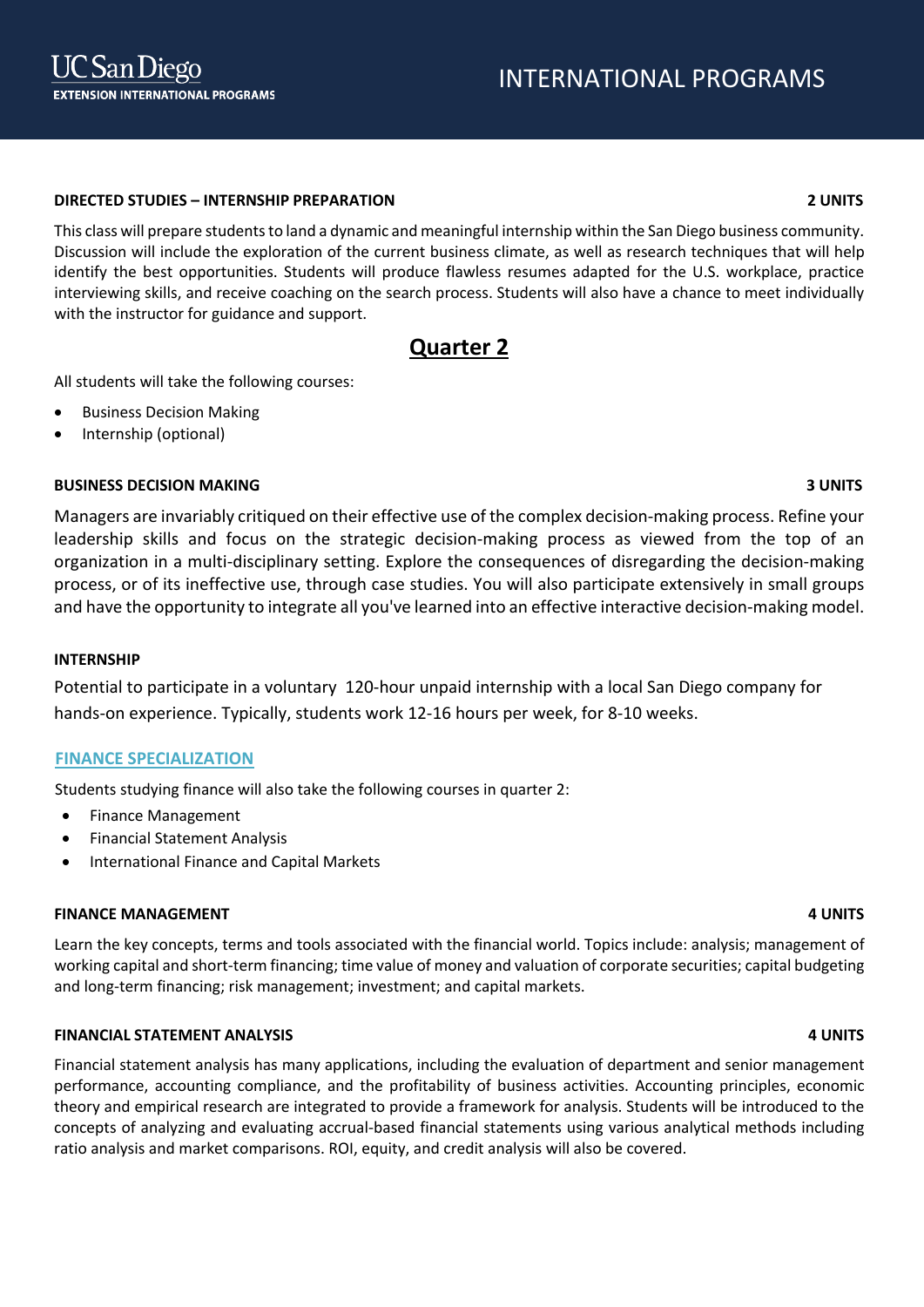### **INTERNATIONAL FINANCE AND CAPITAL MARKETS 3 UNITS**

Advancements in the global marketplace have resulted in an increased flow of global capital. Learn the various strategies related to business finance when applied to international markets. Topics include: foreign exchange markets and international central banking; foreign stock and bond markets; international risk management, hedging, international sources of funds; and investment strategies and capital budgeting for foreign projects.

### **MARKETING SPECIALIZATION**

Students studying Marketing will also take the following courses in quarter 2:

- Brand Strategy and Positioning
- Market Research and Analytics
- Digital Marketing

### **BRAND STRATEGY AND POSITIONING 3 UNITS**

Learn to create products and brands that customers love. Explore a hands-on approach to product development, applied customer research, competitive mapping, case study analysis, positioning, communications and developing creative branding strategies. In addition, explore tried-and-true best practices through in-depth case studies of real brands and products. With an emphasis on practical tactics that help you shape a product and brand's positioning strategy, you'll develop the ability to create a full product and branding plan to integrate into your organization and stay ahead of the competition.

### **MARKET RESEARCH AND ANALYTICS 4 UNITS**

Market research is used to obtain reliable information about customers, industry trends, competition, and even emerging trends that could affect the future of your organization's products or services. This course will give you an overview of the use and applications of market research. Traditional qualitative and quantitative research techniques and methodologies will be covered, along with online research techniques. To gain practical market research experience, you will participate in an actual market research project and work on several "real world" market research case studies. You will also learn how to use market research results to drive successful product and service design.

### **DIGITAL MARKETING 3 UNITS**

In the ever-evolving marketing landscape, it has become imperative for a business to integrate digital marketing efforts into its overall marketing strategy. Students in this course will explore the development, production and implementation of digital-marketing delivery methods including, but not limited to, email marketing, web-based marketing, search-engine optimization (SEO), online advertising, and social media. The curriculum will introduce tools to appropriately measure and evaluate the effectiveness of digital-marketing campaigns that are designed to improve the experience of the consumer. New trends, as well as key opportunities for innovation, will also be included.

### **LEADERSHIP SPECIALIZATION**

Students studying Leadership will also take the following courses in quarter 2:

- Managing for Maximum Performance
- Business Communication Skills
- Business Presentation Skills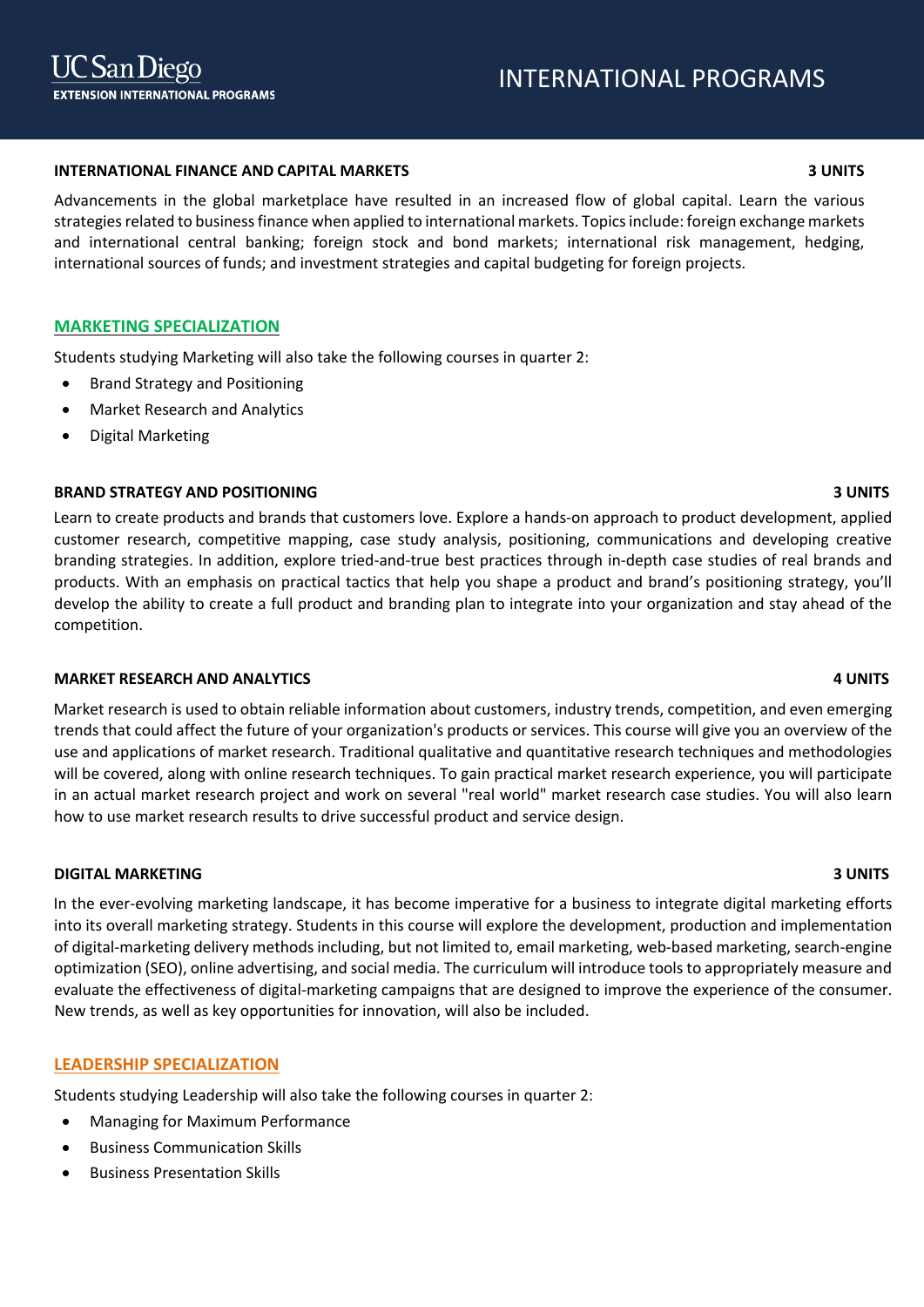• Managing for Maximum Performance

## **MANAGING FOR MAXIMUM PERFORMANCE (or other management skills course) 3 UNITS**

Effective managers realize that organizational success is based on so much more than the contributions of its individuals alone. Success is based on the effective management of "teams" working together to achieve common goals. Knowing how to build, influence and lead teams can increase business performance to exceed goals and objectives. Explore the responsibilities, functions and skills required of managers today. Learn how to hire, train and lead teams efficiently and effectively. Boost teamwork and morale using proven communication, planning and goal-setting strategies. Identify leadership styles, and learn to adjust yours to motivate employees and increase their productivity. Tackle challenges, solve problems and mediate differences using practical management tools and techniques.

### **BUSINESS COMMUNICATION SKILLS 3 UNITS**

Being able to communicate your ideas accurately and persuasively is essential in the business environment. Explore the communication skills necessary to be productive in today's complex workplace. Discover how to analyze and address a range of audiences. Learn the basics of speech organization, body language, vocal variety, and speaking without preparation. Improve your interactions, one-on-one and in meetings. Topics include recognizing and responding to nonverbal messages; personal vs. position power; negotiation; accommodating individual differences (age, culture, gender); giving and receiving constructive criticism; understanding group dynamics and team development; professional writing skills; and presentation skills.

### **BUSINESS PRESENTATION SKILLS 3 UNITS**

Success in today's business environment frequently depends on your ability to effectively present yourself and your ideas. In meetings and formal presentations, professionals are required to speak persuasively and professionally. Public speaking skills are an essential competency in order to be successful and advance in your career. Learn how to speak, analyze, improve your delivery, and develop engaging and relevant visual aids for your audience. Explore delivery-related topics including posture, movement, gestures, expression, voice projection and variety. Practice developing compelling content and framing your presentation. Through practice, you will discover your strengths and get helpful feedback for making improvements, including tips for managing nervousness and distractions. After the completion of the course you will have the tools and confidence to develop and deliver outstanding presentations.

# **Quarter 3**

Upon completion of two quarters, students may choose to study for an additional quarter to earn the Certificate of Completion in Advanced Studies in the same area of specialization chosen for the Professional Certificate in Business Management. This quarter will feature one class chosen by the department and a capstone class that allows students to apply their knowledge. Students will also be able to choose two or three electives from a list of pre-determined approved courses.

# **FINANCE SPECIALIZATION**

Students studying finance will also take the following capstone course in quarter 3:

# **FINANCIAL DECISION MAKING 3 UNITS**